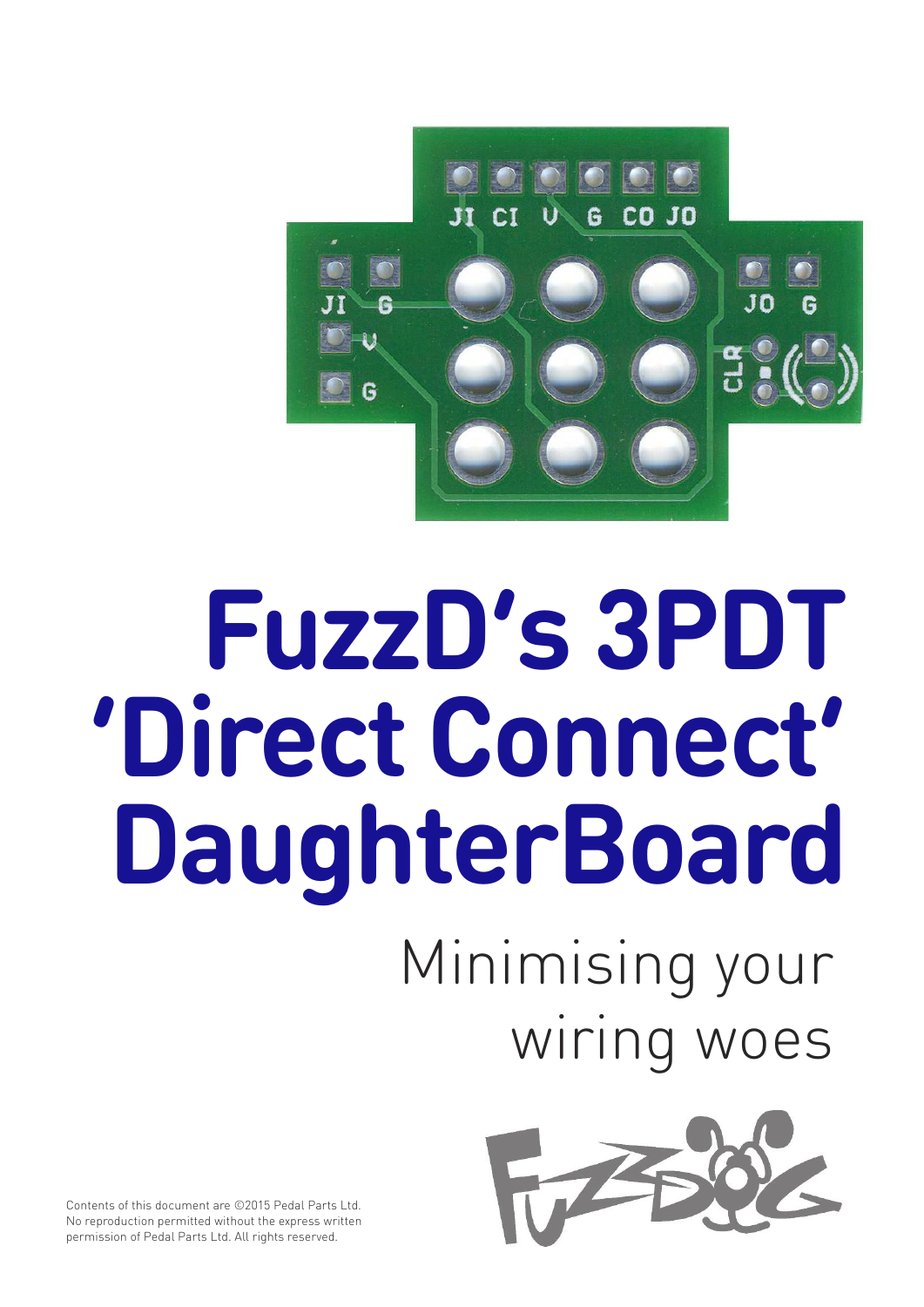#### First things first..

#### DO NOT SOLDER YOUR 2K2 CURRENT LIMITING RESISTOR (CLR) TO THE MAIN PCB OF THE PROJECT.

It should be soldered on to the footswitch daughterboard. It isn't the end of the world if you've not bothered to read this document before starting and have used it, but it means running wire where there shouldn't be any. See the bold paragraph on the next page.

#### Second things first...

Using daughterboards for the switch wiring simplifies things, and if used with a Direct Connect compatible main circuit board and ribbon connector you'll be hard pressed to find a neater finish.

However.... that gives us a small problem when it comes to testing the main circuit board. We don't want to solder wires onto that, which will then have to be desoldered so we can then use the ribbon cable. Nor do we want to solder in the ribbon cable, then attach wires to the ends of that, which then have to be removed, etc. etc.

So, here's a solution. You could set this up as a permanent wired test rig, or just keep the 4-way connector and wires together, desoldering the jacks and battery as you use them. Of course the best thing to do if you're building a lot is to have one of our test rigs, but that's up to you.

You'll need a 4-way SIL connecter (we sell them, how about that?) and some wire.



Now for your power. ALL the ground connections have to join together. Twist together a bare end of all the GND wires - one from the SIL socket, one from each jack, and your battery negative lead. Solder that clump all together. Connect your battery positive lead to the V lead from the socket. You now have a Direct Connect tester.

You can now safely connect your ribbon cable to your main circuit board (see the following pages), and test your circuit by plugging the free end of the ribbon into the SIL socket. Make sure you get it the right way around. You don't want to reverse the power connections!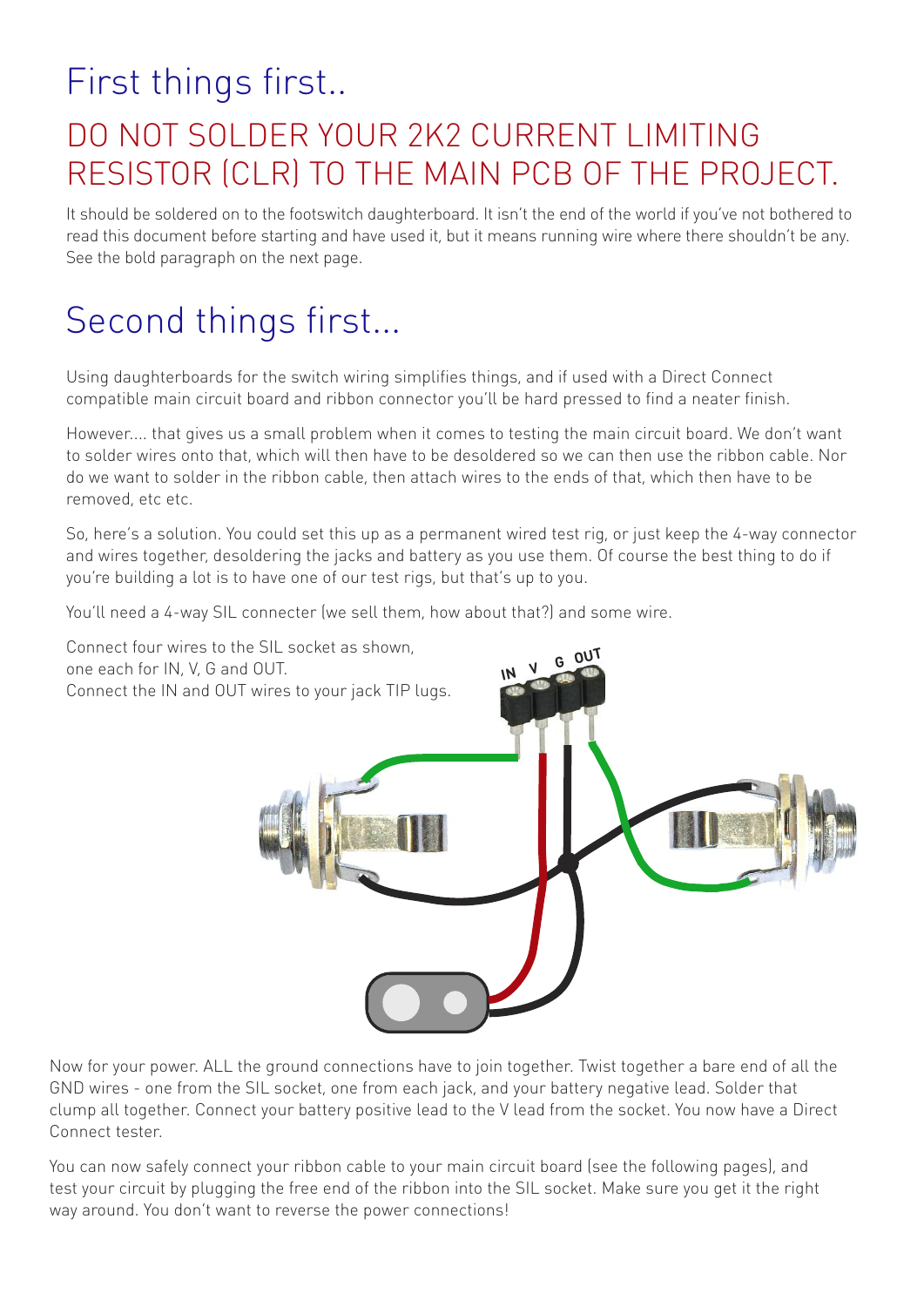The main circuit LED pad is redundant when used with the daughterboard, as the CLR and LED attach to the DB.

| A3<br><b>B3</b><br>A2<br><b>B2</b><br>R<br>Ō |
|----------------------------------------------|
| <b>INTENSITY</b><br>unı<br>ล                 |
| G                                            |
| 곱<br>î<br>R<br><b>CO</b><br>្ត្              |
| C5<br>861<br>G3<br>a                         |
| σ<br>Ξ                                       |

心内  $U$  6 CO JO

 $\overline{\mathbf{u}}$  $\overline{c}$ 

**of the PCB**

**The switch, CLR and LED all mount on the underside**

The daughterboards (DB) are wired for true-bypass and will ground the circuit input when bypassed.

They can be used with any circuit, but will be neatest when paired with a FuzzDog PCB which has the pads in the matching configuration, enabling perfectly straight wire runs, or even 2.5mm pitch ribbon cable.

It's easiest to fit your footswitch in the enclosure and tighten it up before doing the rest of the wiring. The footswitch lugs should be horizontal as shown in red above.

If the main circuit board has a space for a Current Limiting Resistor and an LED+ pad, ignore these and use the ones on the daughterboard instead. The LED should be fitted upright on the underside of the PCB (same side the footswitch will mount).

#### If you've already soldered your CLR into your main circuit and don't have another, not to worry. Just run a wire from the LED+ pad on your main board to the bottom CLR pad on the daughterboard shown above.

To mount the LED flush in the box without a bezel, push the legs through the board (from the bottom side) and hold while you place the board on the footswitch. The cathode (shorter) leg should go in the square pad. Now push your LED down into the hole in the enclosure. It doesn't matter if it doesn't line up exactly - just manoeuvre it into place. Once its there, get to work soldering the footswitch lugs. Once that's done, check the LED is still sitting correctly and solder it in. That ain't moving!

Notice there are two lots of Jack In (JI) and Jack Out (JO) pads. You can use either to connect to the jacks. Some PCBs will have corresponding pads on them to enable multiple connection points for jacks, as shown on the next page.

**NOTE: If you have one of these mini DC sockets with only two pins, >>> the short one is the tip, so normally the GND connection.**



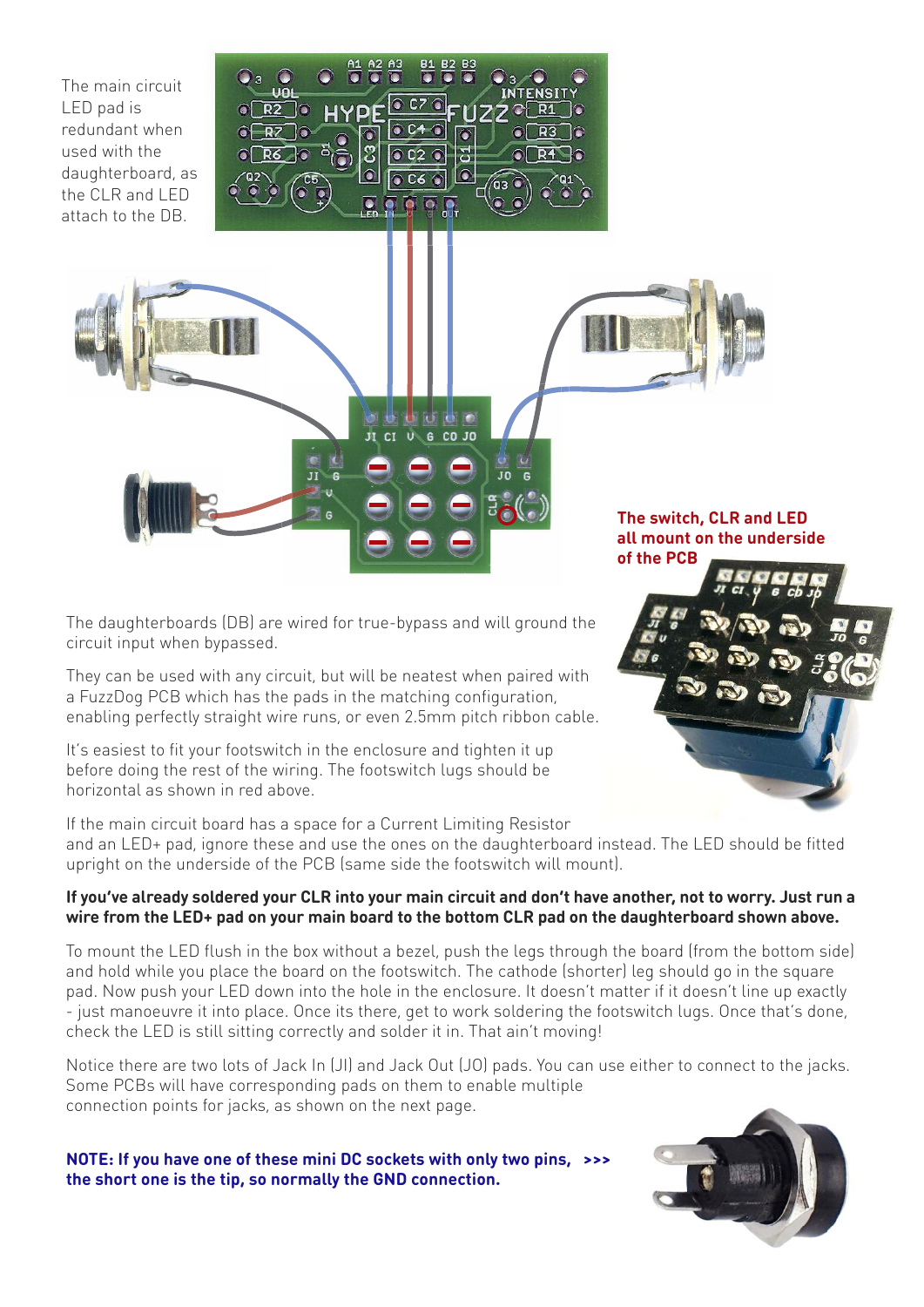

In the case above the Enlightned MkII PCB has six corresponding pads with the daughterboard, including Jack In and Jack Out. It can be connected with 6 wires or ribbon cable. You then have the choice of taking the Jack Signal and GND connections from either board which can make your wiring shorter and neater.

Notice there are unused Jack and GND connections on both boards, as the closest ones have been used in each case.

It could still be wired as on the previous page, using only four connections between the boards and taking the Jack connections from the DB.

### POSITIVE GROUND EFFECTS

Simply reverse the connections from the DC socket to the DB and ensure V on the daughterboard connects to -V on the main circuit board. Don't forget to also reverse the LED - long leg to square pad.

DO NOT daisychain the power supply with standard polarity effects if doing this.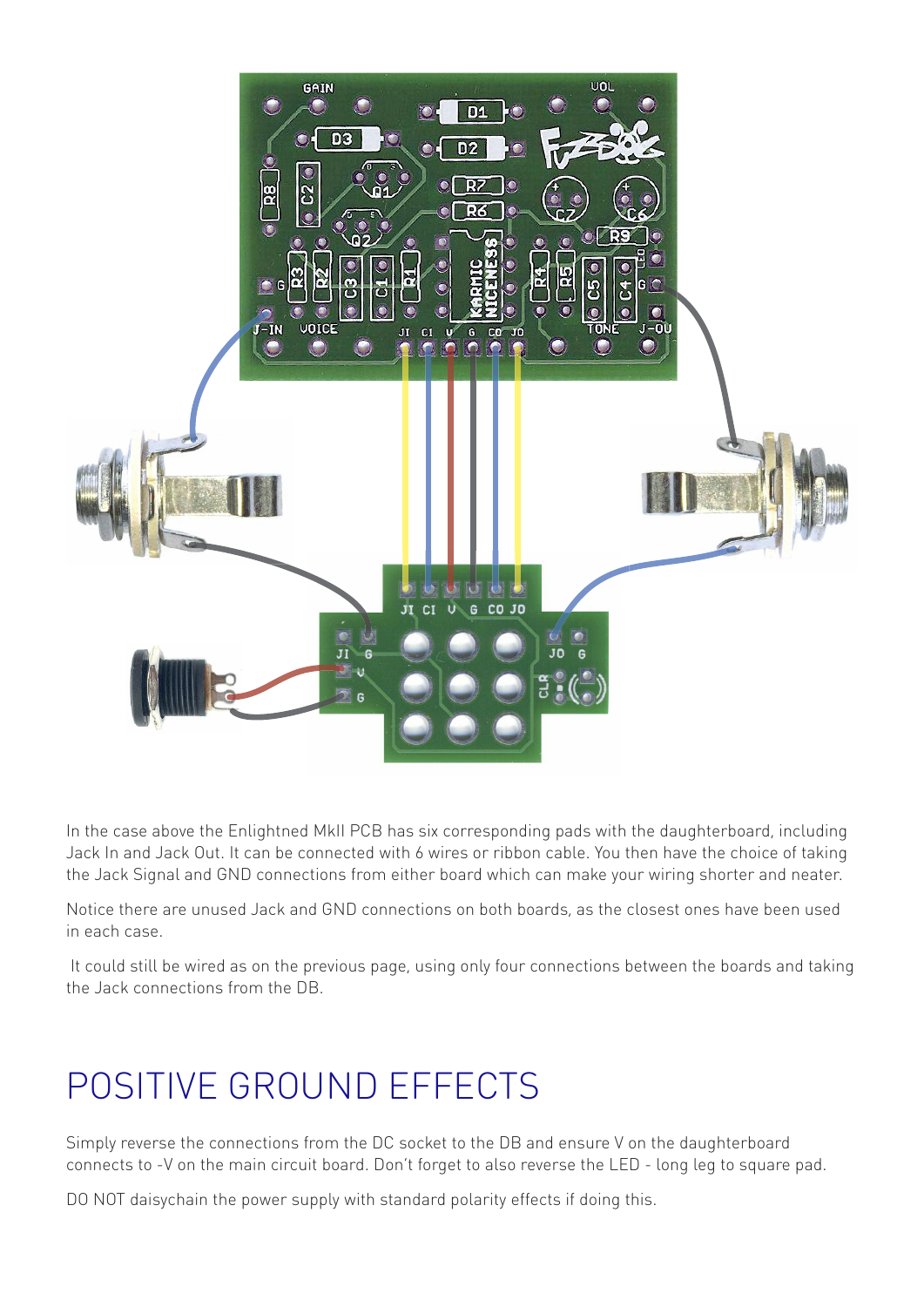

#### **BATTERY**

There's no provision for adding a battery on the DB. Simply wire it as shown, connecting to the RING lug of a stereo jack, and the switched + lug of the DC socket.

## **FuzzDog.co.uk**